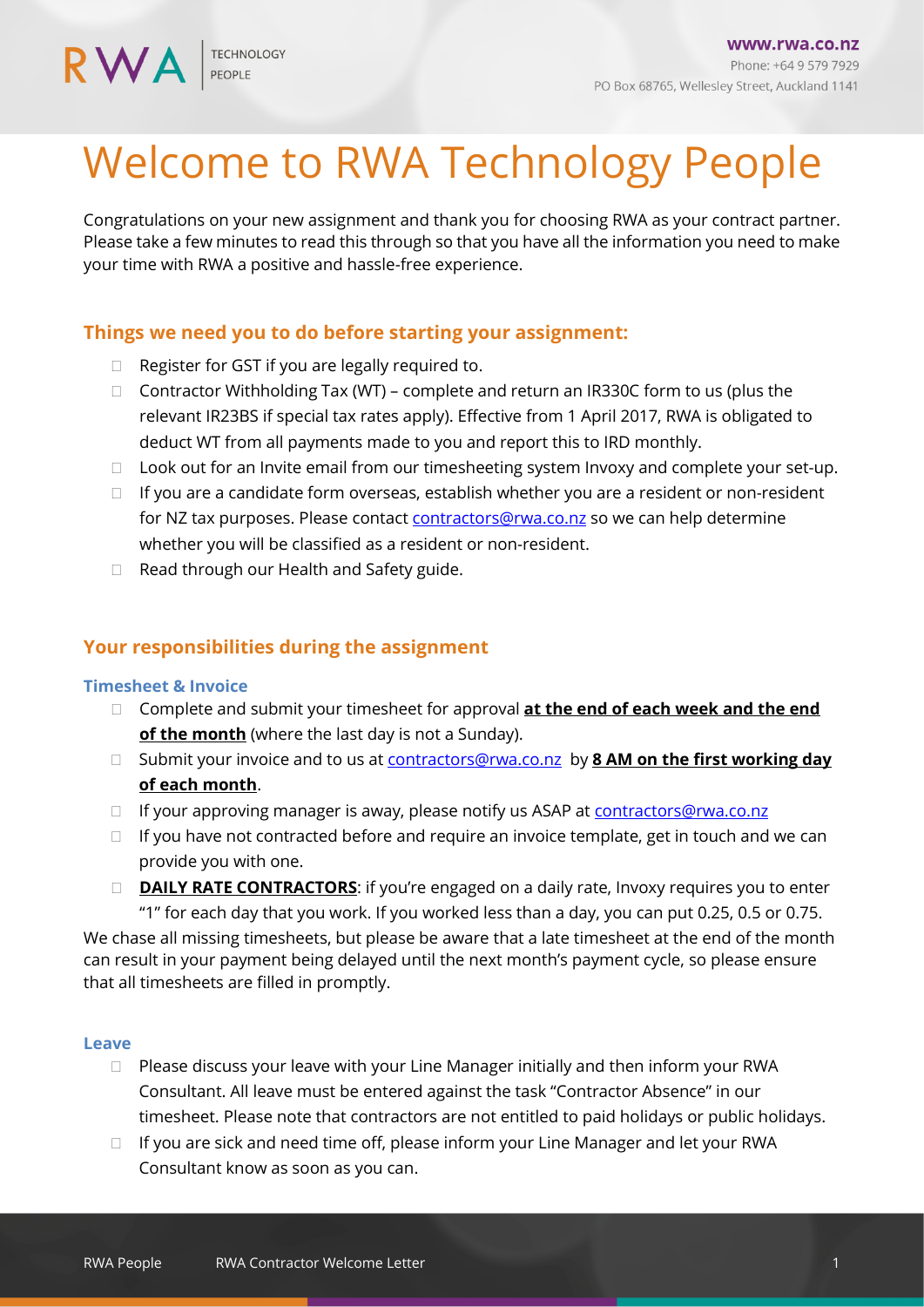#### **Expenses**

□ Email [contractors@rwa.co.nz](mailto:contractors@rwa.co.nz) if you have reimbursable expenses to claim. Expenses incurred are reimbursable only if you have pre-arranged this with your Line Manager and you keep your tax receipts.

#### **Others**

 $\Box$  Inform RWA of any changes to your tax rate, bank account details or GST registration status. Please email any changes to [contractors@rwa.co.nz.](mailto:contractors@rwa.co.nz)

## **FAQ**

#### **How does my contract get renewed?**

Approximately six weeks out from the end of your contract term, your RWA Consultant will liaise with you and the Client to discuss whether the contract is likely to be renewed. If it is, an assignment extension paperwork will be produced for you to sign.

#### **Who pays my taxes?**

As an independent contractor you are solely responsible for all taxes in respect of the services you provide. This includes but is not limited to ACC levies, income tax, GST (if applicable) and all other liabilities. You must make these payments as required to the IRD or other such agencies. Refer to either the IRD or your Accountant for further information. We can refer you to an Accountant at your request.

#### **Do I have to be GST registered?**

You must register for GST if your annual turnover for the previous 12-month period has exceeded \$60,000 or if you expect that your turnover will exceed \$60,000 within the next 12-month period or if you charge GST in your prices. In the case of the latter you must register even if your turnover is less than \$60,000. Refer to the [IRD](http://www.ird.govt.nz/gst/gst-index.html) or your Accountant for further information.

#### **Professional Indemnity and Public Liability Insurance (PI/PL)**

We have a Professional Indemnity and Public Liability Insurance in place that covers all our contractors while you are working for and on behalf of RWA People Limited. This is an added value service that we provide to ensure that you are appropriately covered for insurable risk. When you start an assignment with us, we can provide you with a copy of our policy document at your request.

## **Questions?**

Give us a call on 09 579 7929 or email **contractors@rwa.co.nz** for more help.